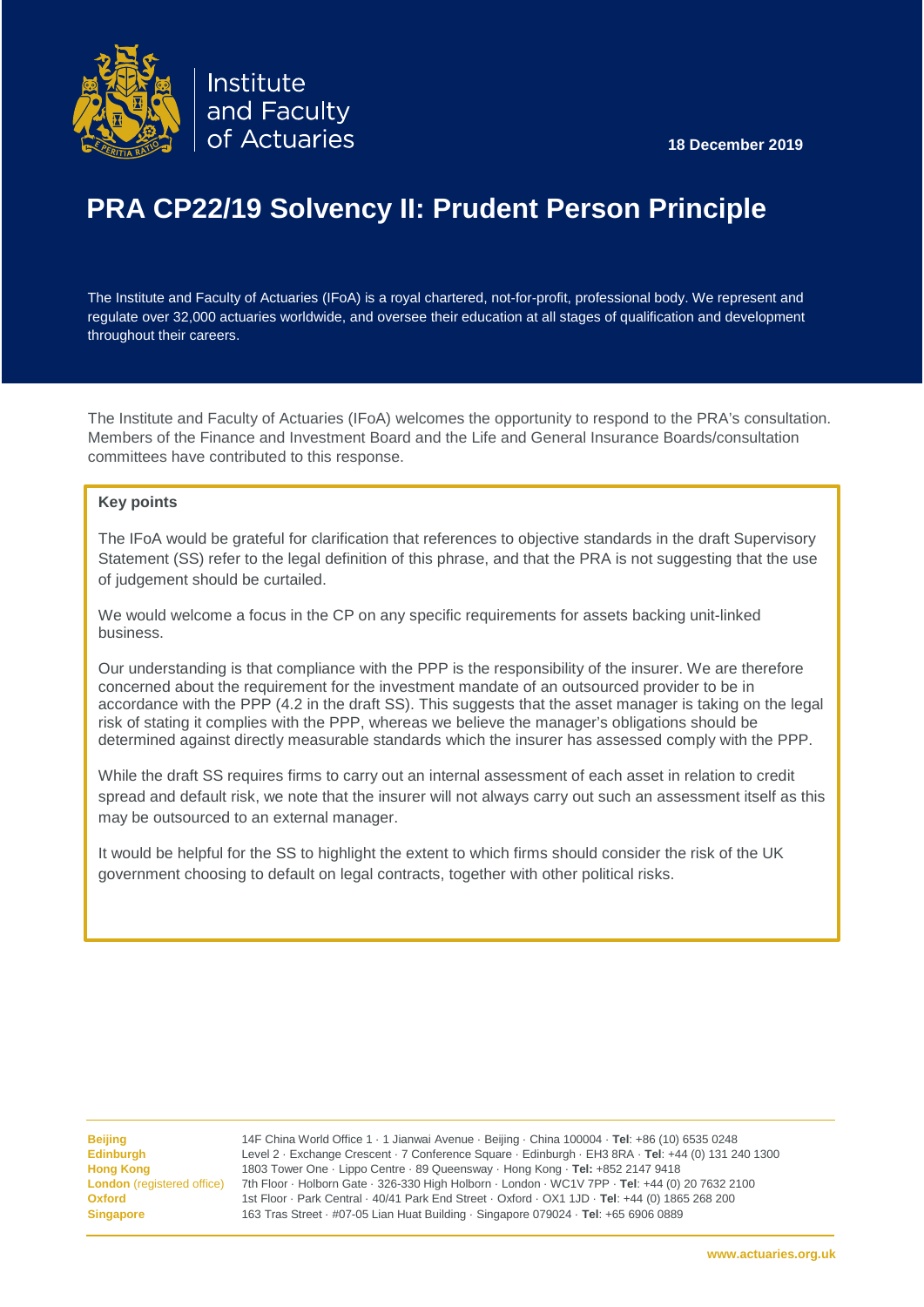## **General comments**

## *"Objective Standards"*

- 1. The draft SS makes extensive use of the phrase "objective standard" (1.2, 3.17, 3.19). Our understanding is that 'objective standard' refers to the legal definition of this phrase, and means that the test for an investment approach being prudent is whether a hypothetical "prudent person", without considering any specific circumstances, would deem it to be prudent.
- 2. This seems consistent with the description in paragraph 1.6 of the consultation paper (CP) overview, and also with the speech entitled 'Insurance risk management in a changing world' given by PRA Director Charlotte Gerken on 24 September 2019, in which she referred to "allowing for a range of reasonable investment strategies and practices, and avoiding crude, top down constraints".
- 3. We are broadly comfortable with this interpretation, but we note that in some areas the PRA seeks to define what they think is necessary to meet that "objective standard". We suggest that in some cases these tests are sufficient but should not be treated as necessary. For example, the requirements for stress testing in the draft SS (3.19) to demonstrate that a firm has "sufficient diversification" could reasonably be considered excessive for an insurer if, for example, it invests solely in cash and moneymarket funds.
- 4. More generally, we would be grateful for clarification that, in referring to objective standards, the PRA did not intend to suggest that the use of judgement should be curtailed, or that assessing whether or not something is prudent can be done without qualitative considerations, i.e. an element of subjectivity. We would suggest that the wording of these references be reviewed to ensure that the intention is clear, and to state explicitly if legal language is being used.

# *Interaction with Proportionality*

5. The CP makes no specific reference to proportionality. As this is a significant principle in Solvency II it may have relevance to the PRA's proposals regarding the Prudent Person Principle.

#### *Unit-linked business*

- 6. The CP does not include any specific requirements in respect of assets backing unit-linked business. We would welcome some discussion of this important area.
- 7. In addition, while the investment risks are borne by the policyholders, unit-linked business is also a source of risk for firms. Failure to meet policyholders' expectations, in terms of returns and accumulated funds (even if there are no conduct issues around how the business is sold or communicated to policyholders), would create a reputation risk for the whole industry as well as the individual firms. There would also be a secondary impact on the profits flowing into the business.

# **Comments by section of the draft Supervisory Statement**

## *1 - Introduction*

8. 1.3 lists documents that should be read alongside the draft Supervisory Statement. We would note that SS5/19 (Liquidity risk management for insurers) may be relevant here given that the topics are related. It would also be helpful to include a specific reference to the definitions of assets of primary and secondary liquidity.

#### *2 – Investment strategy*

9. 2.1 refers to the investment strategy describing a complete list of assets and how those assets have been invested in accordance with the PPP. We assume that the PRA does not intend firms to produce a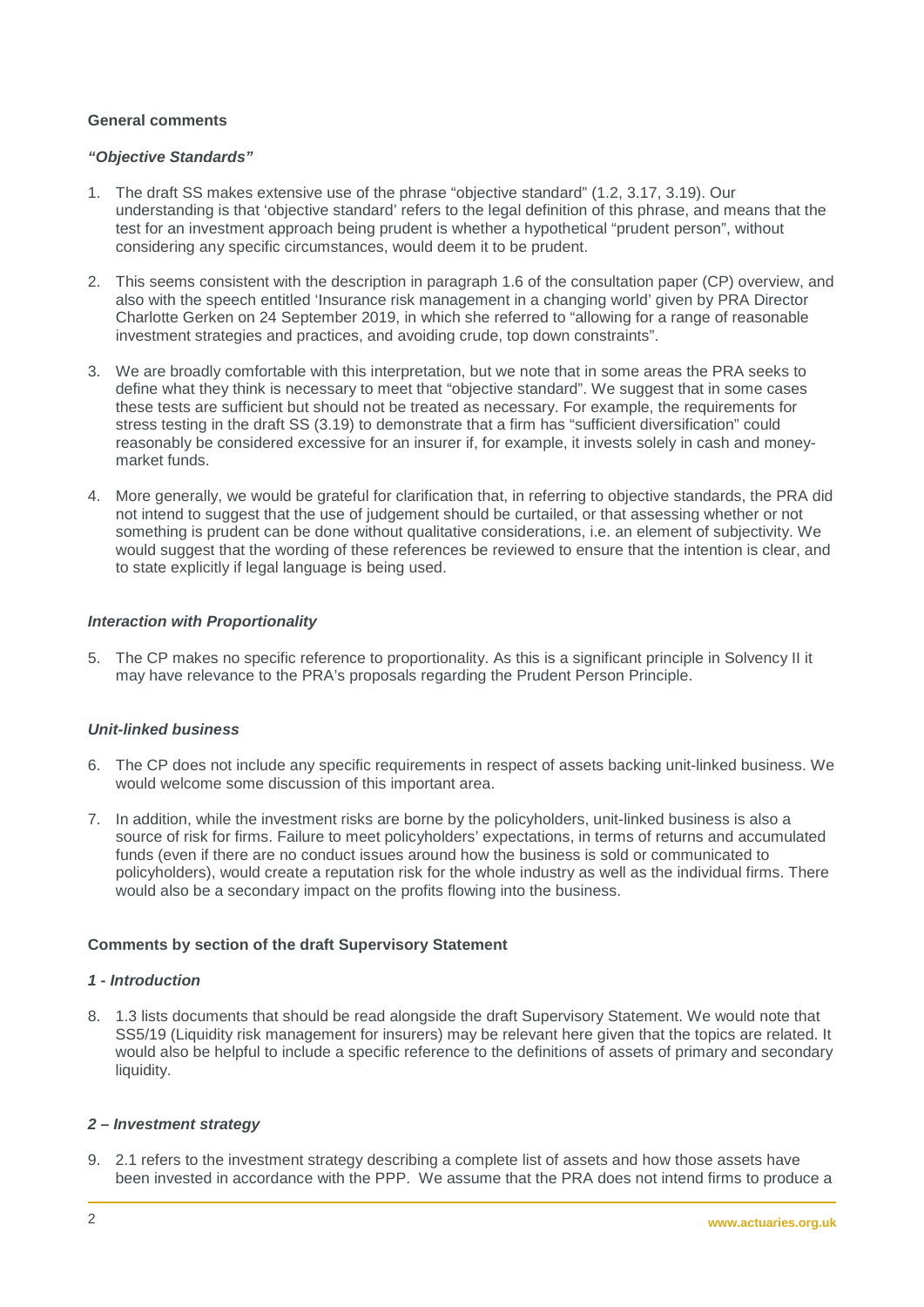line-by-line assessment of why each asset complies with the PPP. We suggest this would be difficult if not impossible to achieve in practice, since an individual asset may or may not comply depending on how it fits into a firm's overall portfolio and strategy.

- 10. However, assuming the PRA is expecting firms to demonstrate why all their assets are compliant, this could be done at asset class level. To make this clearer, the last bullet point in section 2.1 could be split into requiring (a) a complete list of assets, and (b) how the asset classes have been invested in accordance with the PPP.
- 11. In 2.3, clarification would be helpful that the PRA expects firms to be able to demonstrate their compliance with the Investment parts of the Rulebook, but does not intend them to produce a PPP Compliance Report (2.3).

## *3 - Investment risk management*

- 12. Paragraph 3.9 refers to firms' obligations in relation to credit spread and default risk under the Delegated Regulations (Article 259(4)). We suggest that the draft SS goes slightly beyond the requirements of the Regulations by requiring firms to carry out an internal assessment of each asset, which is more onerous than the wording in the Regulations of "not solely or automatically" relying on external ratings.
- 13. We would also note that the insurer will not always carry out such an assessment itself. For example, consider an investment mandate that has credit risk limits based on external ratings. There will be an expectation (validated through due diligence) that the external manager carries out a credit assessment on the assets that are bought, but this does not require the insurer to carry out credit assessments.
- 14. Paragraph 3.23 briefly mentions political risk. It might be helpful here to highlight the extent to which firms should consider the risk of the UK government choosing to default on legal contracts. There is an interaction with the test proposed in 3.19, as we suspect that the solvency position of many UK insurers would deteriorate significantly if the UK government defaulted on its government bonds. We are unclear whether the PRA would expect firms to consider this risk.
- 15. There are further political risks that could be considered for example, Network Rail (supported by the Department of Transport), PFI, Local Authorities, NHS trusts, tenancy agreements of government departments, non-UK sovereigns and supra-national entities. It might be helpful for the PRA to give a steer on the scope of these considerations (or acknowledge that there is a range of reasonable positions for firms to take in this area).

#### *4 - Outsourcing of investment activities*

- 16. This section of the draft SS focuses on the outsourcing of the full investment function. It could also consider the outsourcing of components of the investment portfolio (or clarify that there are no specific considerations in that regard).
- 17. Our understanding is that compliance with the PPP is the responsibility of the insurer. We are therefore concerned about the requirement that an outsourced provider should have "a mandate in its investment strategy only to invest in accordance with the PPP" (4.2, and similarly in 4.3).
- 18. An asset manager must comply with all the legal obligations in its IMA (and, for an Outsourced CIO provider, any other services it provides such as Strategic Asset Allocation advisory). Those obligations should be directly measurable standards without subjectivity/judgement. The totality of those legal obligations should allow the insurer (in conjunction with any due diligence and oversight) to demonstrate that it complies with PPP. And an insurance-focused asset manager (particularly one offering Outsourced CIO capability) should make that as straightforward as possible.
- 19. This structure is very different to the asset manager taking on the legal risk of stating it complies with the PPP. In the IFoA's view, it is very unlikely that the mandate can state "compliance with PPP", given that this is a matter for the Board. Instead, we would argue that the obligations should be determined against directly measurable standards (which the insurer has assessed comply with the PPP).